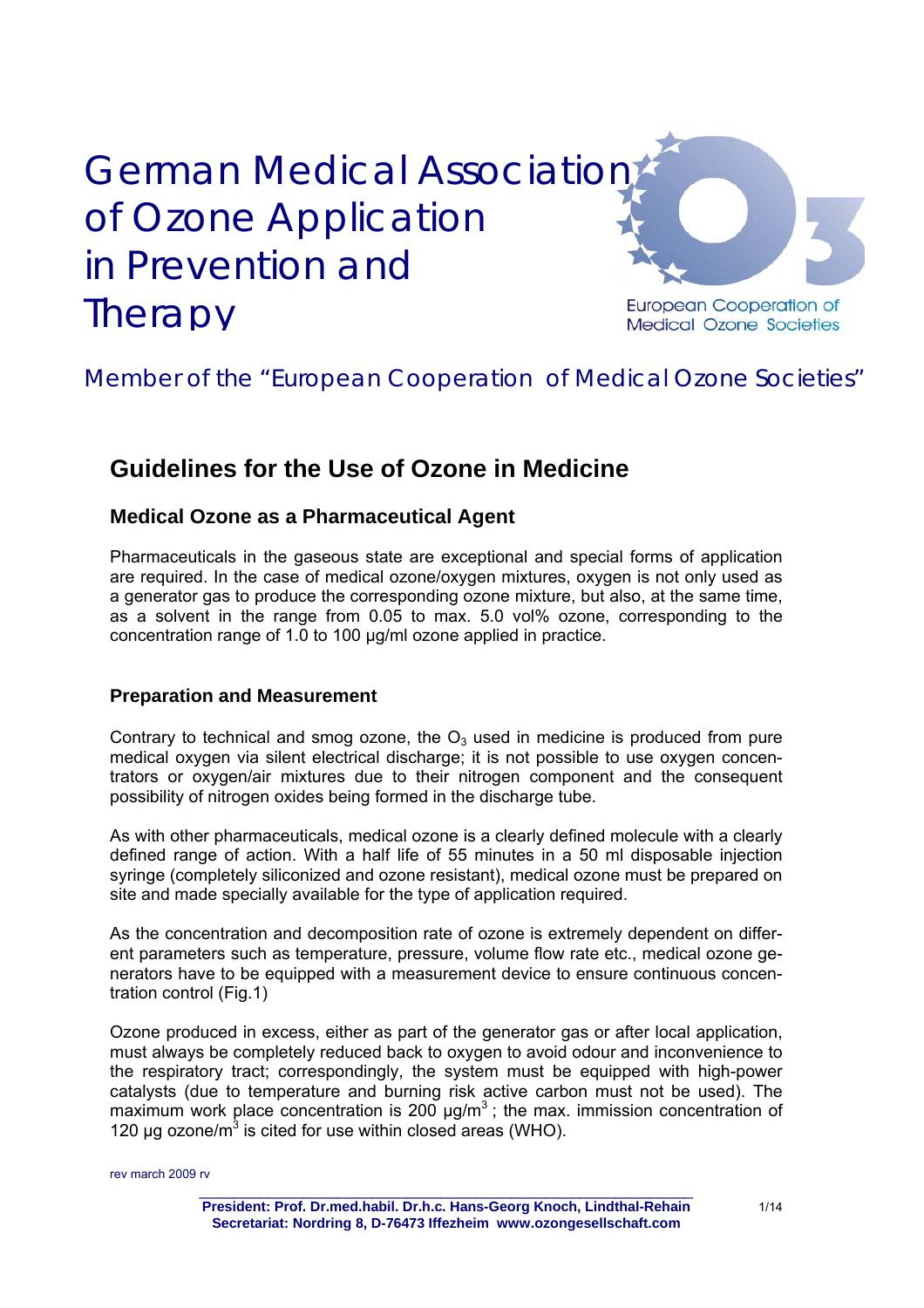



### **Measuring Ozone**

Due to a powerful absorption band near the ultraviolet range (Hartley Band) with a max. absorption at 254 nm, a photometric procedure is a method of choice at this wavelength for continuous ozone concentration measurement, and has become an international standard which other measuring methods make use of to orientate their values and correspondingly apply in calibration.

## **Quality Assurance**

From a quality assurance and quality control point of view, the high reactivity of ozone with organic substances requires a careful selection of materials needed for the different types of medical equipment:

- Only special materials can be used in ozone generators, such as Teflon (PTFE), specially anodized aluminium (anti-friction), V4A-quality stainless steel (in longterm use, V2A quality is subject to surface changes), glass and ceramics
- For application systems only "ozone-resistant" materials such as glass, polyethylene (PE) ,polypropylene (PP) , and PTFE come into the question
- Other plastics, especially for syringe pistons, must be silicone-coated<br>■ Medical plasma flasks as used for reinfusion should be made of gla
- Medical plasma flasks as used for reinfusion should be made of glass only; the plasma bags made of soft PVC in general hospital use are NOT ozone-resistant.
- The use of plasma bags made of non-ozone-resistant, soft polyvinylchloride (PVC) is to be rejected. This is because reactions between the ozone and the plastic material can occur producing xenobiotic and/or toxic substances, especially during  $O_3$  blood treatment requiring up to 5 minutes to obtain the proper effect. The substances arising from a decomposition of the softening agents in the plastic, such as e.g. hydrogen peroxide or phthalicacid esters are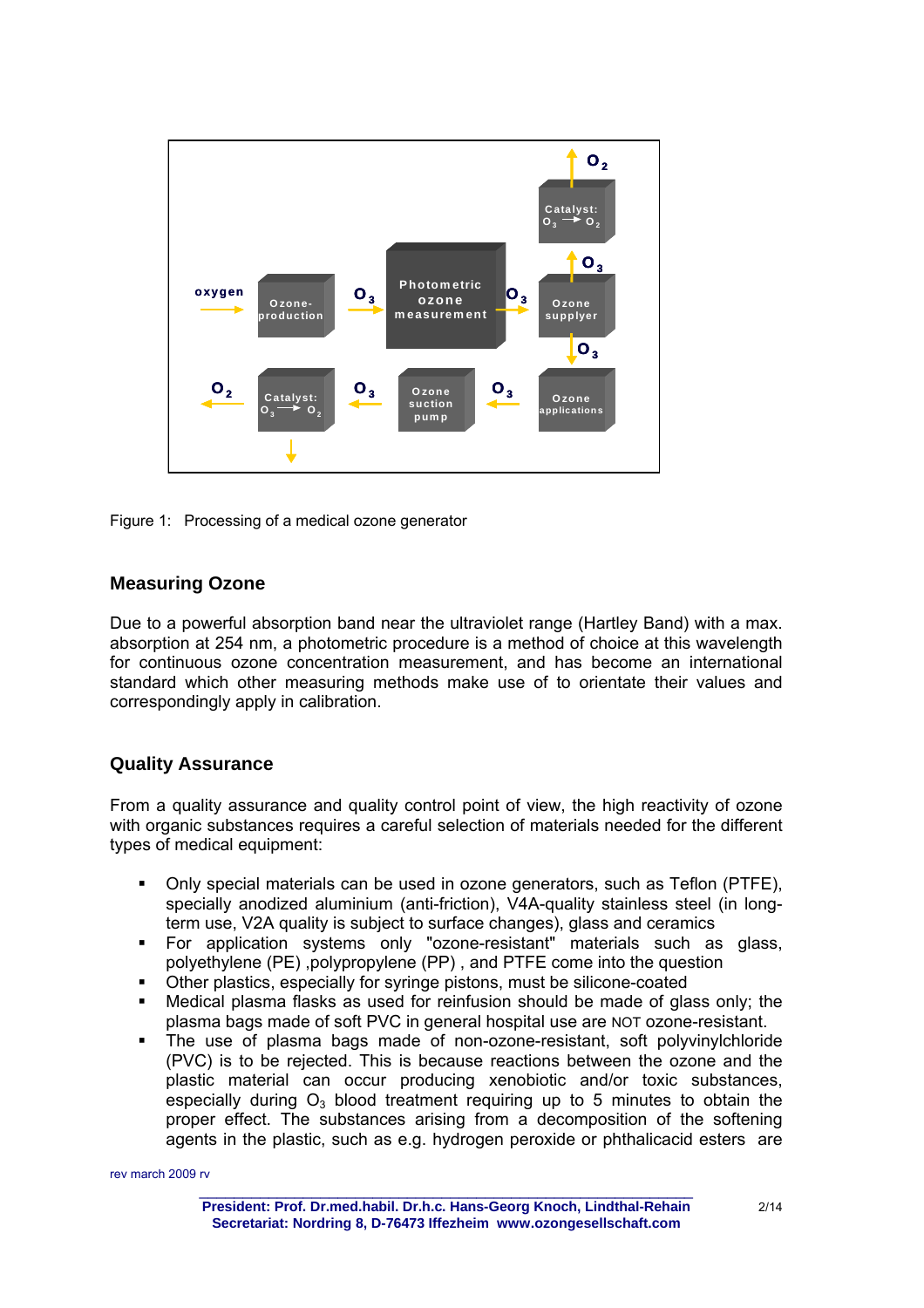not only able to distort the desired effects of ozone, but also damage the patient's health

- For preparing and storing ozonized water, containers made exclusively of glass are to be used, these having a small volume (e.g. 250 ml) as far as possible; they should be completely filled and well sealed [also with  $O<sub>3</sub>$ -resistant material]
- Use sterile, siliconized, 50-ml disposable syringes (ozone half life: 55 min) to transport ozone/oxygen mixtures for use during home visits. See fig. 2-3.

Ozone generators as well as the disposables used for treatment have to fulfil the MDD (Medical Device Directives) in Europe (93/42 EC), are labelled with a CE sign including the number of the supervising authorities. The producers have to present the specific and valid certificates.

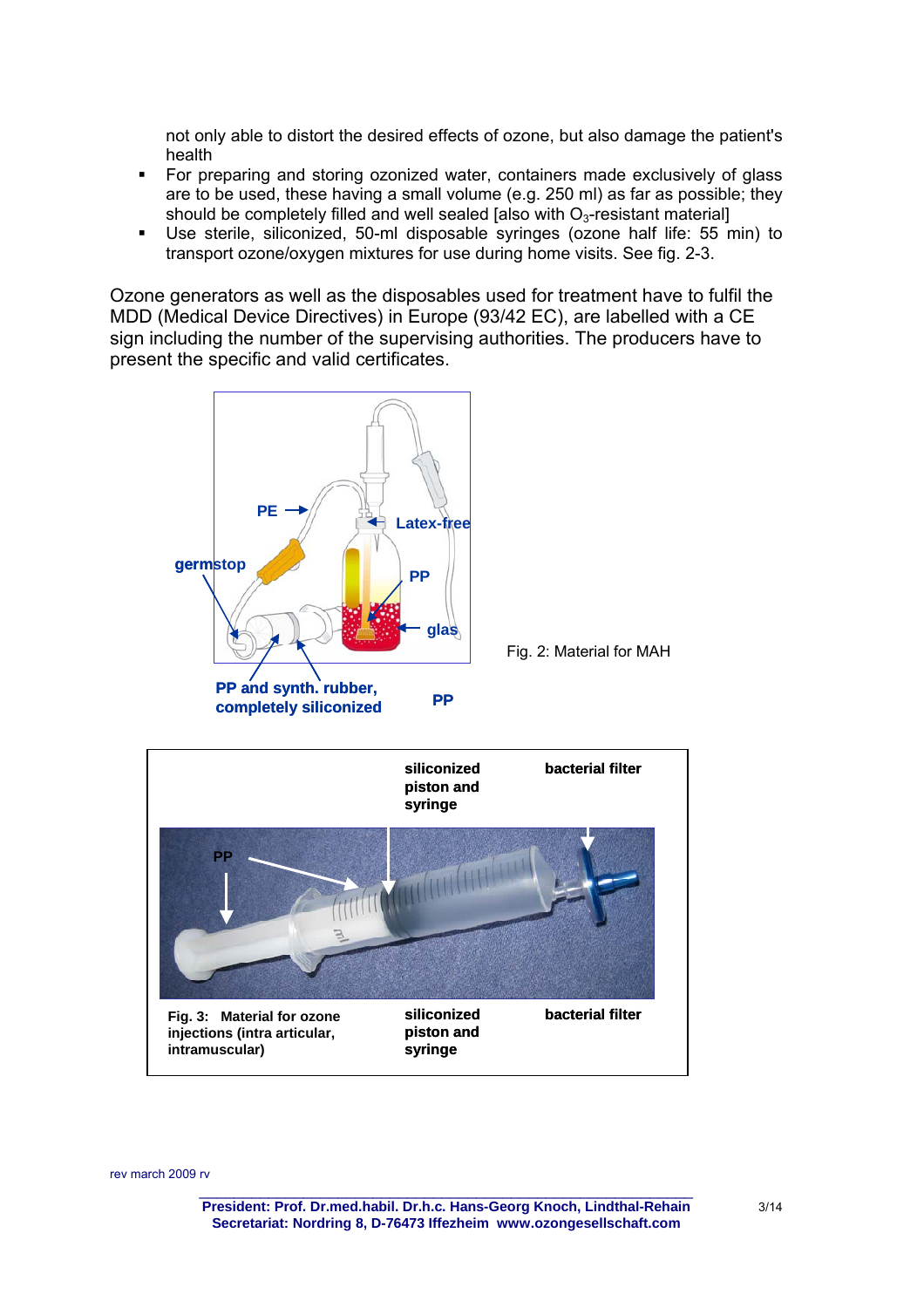## **Therapeutic Application of Medical Ozone**

## **Major Auto Haemotherapy MAH with Ozone as a Systemic Application**

The drawing up of guidelines for quality assurance and the procedures for MAH is only useful if, right from the beginning, wrong applications are recognized as being quality detraction factors and have to be completely avoided, such as

- 1) the performance of intravenous injections and transfusions under pressure (which cause air embolisms),
- 2) the application of  $O_3$  gas in the wrong kind of bag (use of non-ozone-resistant serum bags with subsequent formation of xenobiotic substances),
- 3) the withdrawal of an  $O_3/O_2$  gas mixture via a direct and solid tube connection between the outlet valve of the generator and the flask (producing retrograde contamination with blood), or
- 4) the re-use of syringes a number of times without disinfecting, cleansing and sterilizing them as required.

## **Indications and Application Methods**

MAH is reserved for special indications as complementary concept. These are:

#### **Arterial circulatory disturbances**

- peripheral arterial circulatory disturbance
- cerebral circulatory disturbance (stroke)
- ocular circulatory disturbances (retinopathies)
- inner ear circulatory disturbances (acute hearing loss (AHL), tinnitus)

#### **Angiopathia**

- **EXEC** esp. diabetic angiopathia
- **Virus-caused diseases**
- hepatitis B and C
- herpes simplex, herpes zoster

#### **General immune deficiency**

 as complementary therapy in general weakness, geriatric, environmental medicine

**Complementary concept in oncology.** 

#### **Chronic inflammatory processes in orthopedics and rheumatology**

#### **Contraindications**

- Glucose-6-phosphate dehydrogenase deficiency (favism, acute haemolytic anaemia)
- **Hyperthyroidism if not controlled**
- Pregnancy in the
- **first 3 months**
- MAH is not indicated in leukaemia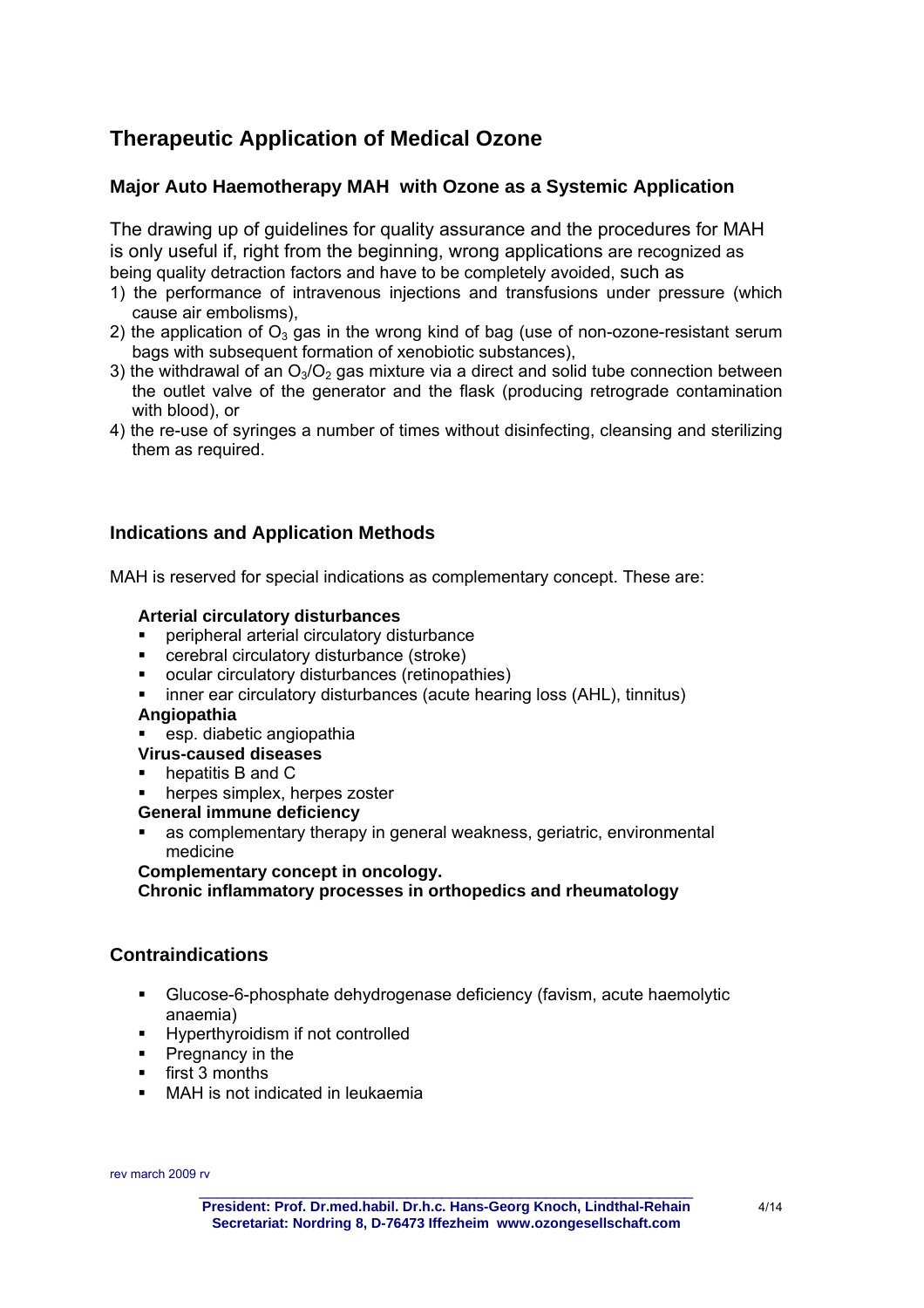## **Procedure**

In MAH, under strict aseptic conditions, 50-100 ml venous blood are withdrawn from the patient and transferred to a vacuum flask with sodium citrate, where the medical ozone / oxygen gas mixture is added to it - extracorporeally in a closed, sterile and pressure-free system- before being retransfused via drip infusion (Fig.4, Tabs. 1 and 2). Technically, the "medical ozone" used is, in actual fact, a mixture of purest ozone and medical oxygen (0.05-5% (Vol.) ozone = 1-100  $\mu q/ml$  ozone + 99.95-95% oxygen). By contrast to naturally occurring and anthropogenic, impure ozone, its quantity is exactly prescribed  $(10-40 \text{ uq ozone / ml blood}).$ 

The ozone/oxygen mixture must pass through the patient's blood evenly, preferably using what is called the microbubble system to produce a reaction surface as large as possible in the short reaction time (less than 1 second). Thus the ozone contact can take place with nearly all RBC´s and nearly all WBC´s making the ozone reaction as effective as possible, while the oxygen bubbles through, forming a layer of  $O<sub>2</sub>$  gas above the liquid level in the flask, fig 4.





Fig. 4. MAH

- 1. "germstop" with bacterial filter
- 2. micro-bubble system
- 3. transfusion set
- 4. stopper, surface view

Following contact with the blood outside the body, not a single ozone molecule, and not a single oxygen molecule either, enters the patient's vascular system. Only the products of a reaction between the ozone and the cellular components of the blood, i.e. the nonradical ozone hydroperoxides are reintroduced. In the presence of organic substances, such as membrane lipids, the life of a highly reactive ozone molecule is extremely short (< 1 sec), i.e. it is reduced prior to re-transfusion.

- Hand disinfectants on an alcohol basis
- Skin disinfectants on an alcohol basis or sterile alcohol
- swabs vacuum-packed in plastic foil
- **Sterile cotton wool or gauze swabs**
- Hypoallergic injection plaster
- Sterilized covering cloth

Tab. 1. Preparation and performance of MAH - equipment required

rev march 2009 rv \_\_\_\_\_\_\_\_\_\_\_\_\_\_\_\_\_\_\_\_\_\_\_\_\_\_\_\_\_\_\_\_\_\_\_\_\_\_\_\_\_\_\_\_\_\_\_\_\_\_\_\_\_\_\_\_\_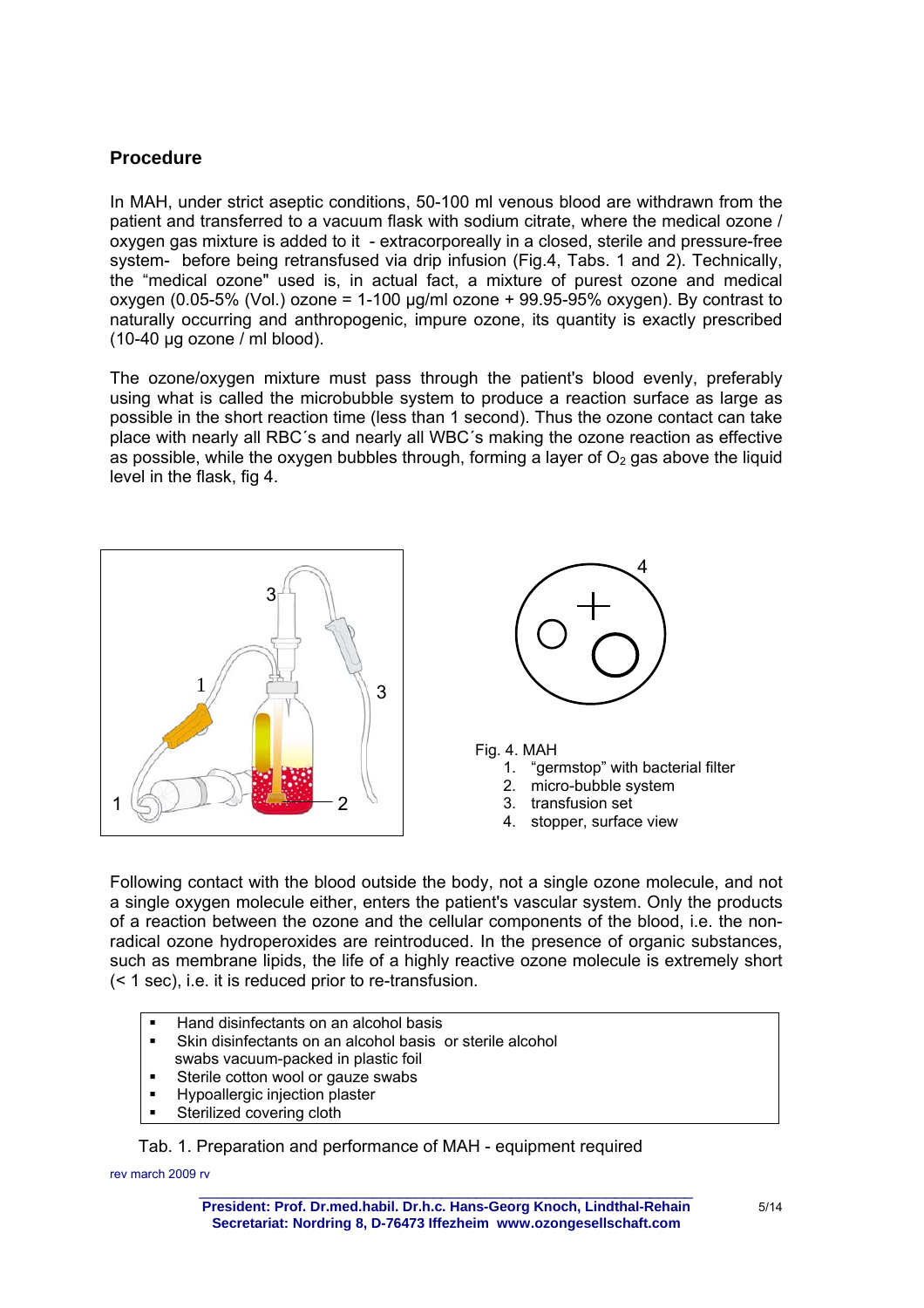- 250 ml sterile vacuum gas flask with microbubble system, with sterile, pyrogen-free sodium citrate, without preserving agents
- Sterile, pyrogen-free transfusion unit with gravity drip chamber and tube clamp
- Sterile, pyrogen-free butterfly (cannula) set
- Sterile, pyrogen-free "germ stop" type transfusion set with bacterial filter and tube clamp, for  $O_3$  administration in the 250 ml sterile vacuum gas flask
- Sterile, silicone-coated 50 ml disposable syringe, with pre-connected bacterial filter
- Mobile (! Independent of patient) ozone supply unit (generator) equipped with a photometer for concentration measurement.

Tab. 1 cont.. Preparation and performance of MAH ― equipment required

- Disinfect both hands properly using 3-5 ml of a special hand disinfectant, observing the prescribed time to take effect of at least 30 sec; in cases of possible contamination with stable viruses (HBV, HCV, HIV) this period should be 5 min. It is the aim of these elaborate precautions to encourage the wearing of protective (surgical) gloves, a preferable measure in all cases.
- Cover a suitable area with a sterile cloth for setting out the equipment described above (Tab. 1) once taken out of its packing, as necessary for treatment; then use a colour-marked, sterile cloth to prepare the entire system (as hygiene set if required)
- Remove the protective cap of the 250-ml vacuum flask; the preferable method is to use both thumbs, pushing up and away from below. Disinfect the stopper with a skin disinfectant by spraying on, allow to dry (requires > 1 min to take effect)
- Close clamps and introduce the cannula of the "germ stop" system through the cross marked on the stopper (microbubble system).
- Close clamp of the transfusion set, introduce it through the large circle marked on the stopper by piercing through.
- From the teflon adapter on the generator, withdraw the  $O_3/O_2$  mixture with a sterile, silicone-coated 50 ml disposable syringe with a preconnected bacterial filter (after previous loosening the piston of the syringe to overcome possible adhesion). The syringe is filled by the inherent pressure in the unit. Flush out the syringe as required with the gas once more. The rest ozone is converted back to pure oxygen by the catalyst. In this way, neither the generator nor the syringe come directly into contact with the patient. Always remember that **dry** ozone is **not** able to act as a microbicides, inactivate viruses, or disinfect; so bacterial filter and syringe can only be used once.
- Connect the syringe filled with 50 ml gas mixture to the cone of the bacterial filter of the "germ stop" system
- Disinfect the patient's skin properly in the area round the infusion site (arm vein) by thorough wetting via spraying on a skin disinfectant and distributing it with a sterilized cotton swab or gauze (in vacuum pack); allow to take effect for at least 1 min. From the butterfly cannula, withdraw approx. 50 ml patient's blood via the infusion lead into the vacuum flask and fix butterfly with strip of plaster.
- Withdraw the  $O_3/O_2$  mixture under vacuum from the disposable syringe via the bacterial filter of the "germ stop" system to ensure a smooth passage through the blood in the form of minute bubbles producing the desired immediate reaction between the ozone and blood cells. After passing through the blood, the remaining oxygen accumulates in the flask above the surface of the liquid
- Carefully turn over the vacuum flask, remove the gas syringe for de-aeration and pressure-free retransfusion of the ozone-treated blood
- Remove the intravenous butterfly cannula, dab over the infusion point using a sterile cotton or gauze swab before covering it with a pressure dressing (hypoallergic injection plaster).

Tab. 2. Performing MAH, including aseptic procedures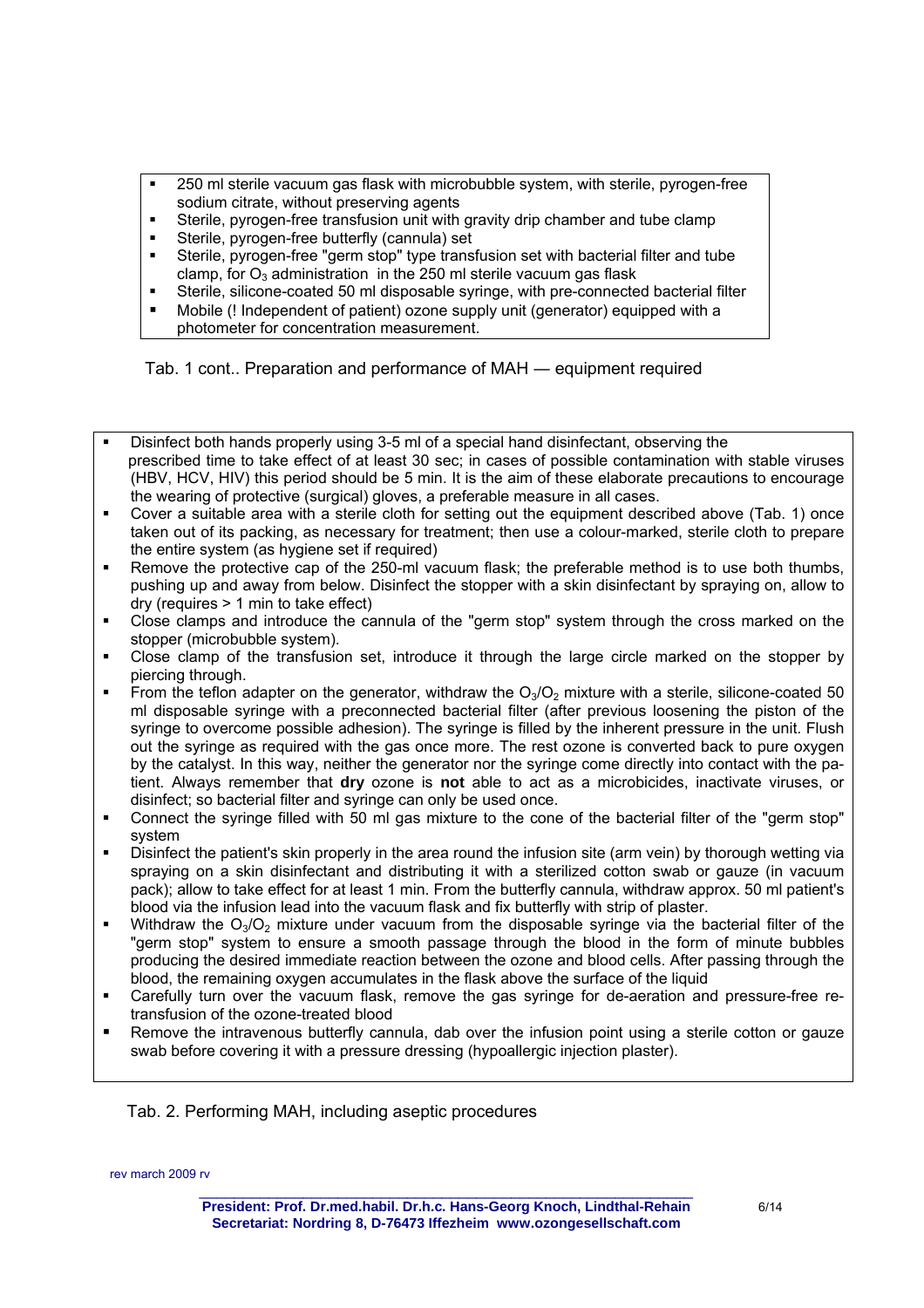## **Ozone Concentrations and Dosage in Reinfusion Treatment**

Based on the results of fundamental research over the last 18 years, the ozone concentrations and required total amounts determined in practice can be given in concrete terms.

The concentrations used below are cited in the standard measuring unit of microgrammes per millilitre (µg/ml), whereby care must be taken whether we are discussing:

- µg ozone per ml ozone/oxygen mixture,
- µg ozone per ml blood, or
- the total quantity of ozone in µg per total quantity of blood, or the total quantity of ozone in µg per treatment.

Ozone dosage covers a range from 500 µg to max. 4000 µg ozone per treatment, using a quantity of blood between 50 and 100 ml. The sometimes recommended blood quantity of 300 ml is to be rejected, as this can present a risk from a haemodynamic viewpoint, especially in elderly or decompensated patients. For blood treatment, concentrations of 80 µg ozone per ml whole blood and above are also to be rejected, on account of the increasing risk of haemolysis (up to 10% at 100 µg ozone per ml whole blood), a decrease in 2,3-diphosphoglycerate (2,3-DPG) and a consequently absent activation of immunocompetent cells. Empirically, in major autohaemotherapy (MAH), concentrations between 10 and 40 µg, in exceptional cases up to 60 µg ozone per ml whole blood, have demonstrably shown themselves to activate cellular metabolism and have immunomodulatory effects as well as a regulatory effect on the intracellular antioxidants.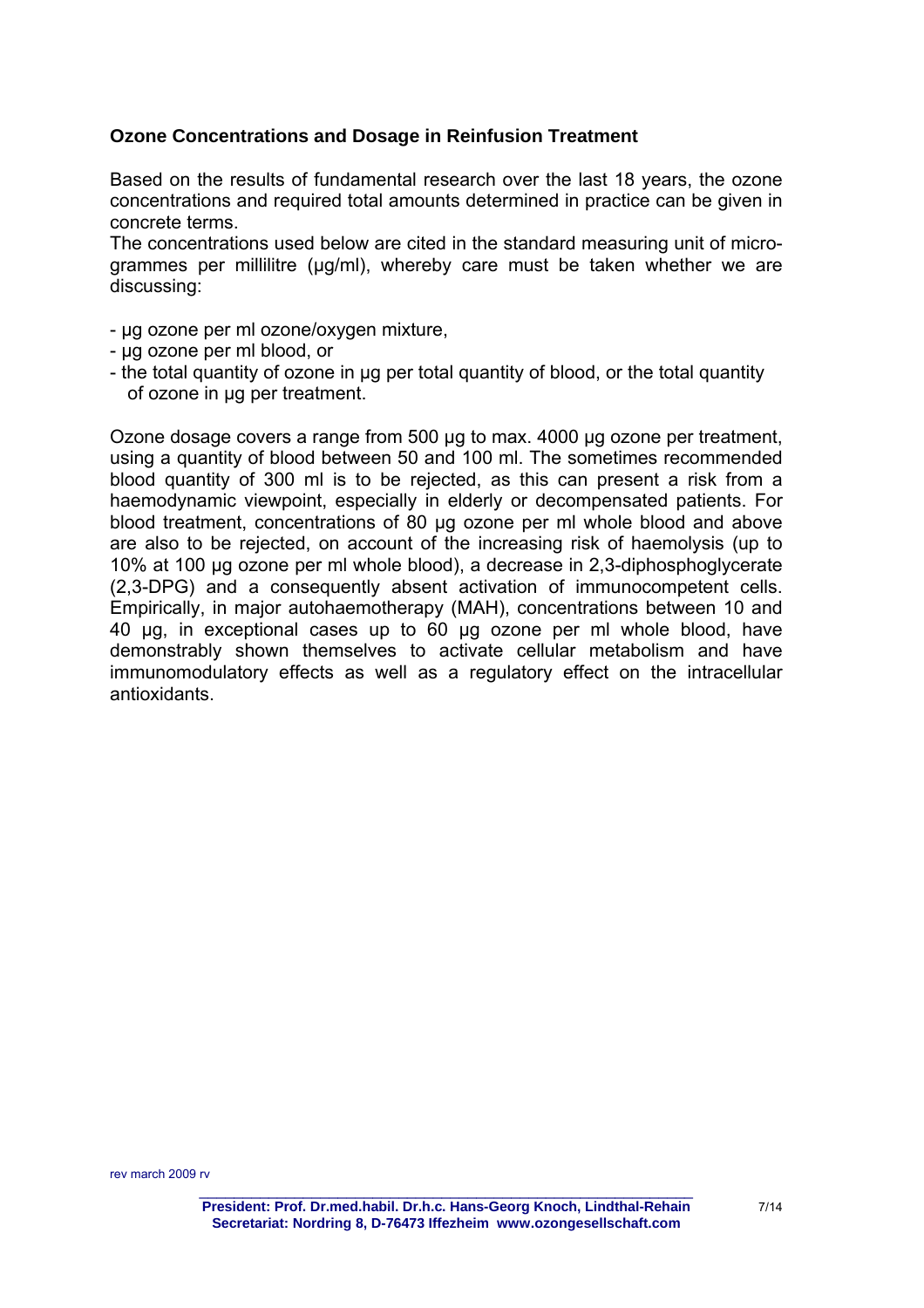| <b>Indication</b>                    | $O3$ quantity<br>in µg                       | <b>Treatment</b><br>frequency                  | <b>Number of treatments</b>                                                                                                                   |
|--------------------------------------|----------------------------------------------|------------------------------------------------|-----------------------------------------------------------------------------------------------------------------------------------------------|
| 1. Arterial circulatory disorders    |                                              |                                                |                                                                                                                                               |
| Cerebral and<br>peripheral, stage II | $\frac{1}{800}$ - 1000 µg per 50<br>ml blood | 2 x per week                                   | Series of 10 treatments 2-3 x per<br>year                                                                                                     |
| Stage III and IV                     | 1000 - 1500 µg per<br>50 ml blood            | daily at first, then 2 x<br>per week           |                                                                                                                                               |
| 2. Immunoactivation                  |                                              |                                                |                                                                                                                                               |
| Geriatrics                           | 800 - 1500 µg                                | 2 x per week                                   | Series of 10 treatments 2 x per<br>year                                                                                                       |
| Preventive vs.<br>infection          | 1000 - 1500 µg                               | 2 x per week                                   | Series of 6 treatments 2 x per year                                                                                                           |
| Adjuvant in cancer<br>therapy        | $500 \mu g - 1000 \mu g$                     | 2 x per week                                   | Series of 10 treatments several<br>times per year or :<br>2 treatments per month after the<br>1 <sup>st</sup> treatment series (continuously) |
| 3. Infections                        |                                              |                                                |                                                                                                                                               |
| Hepatitis, A, B, C                   |                                              |                                                | several series                                                                                                                                |
| Acute                                | 2000 µg in<br>70 -100 ml blood               | daily                                          | as per control                                                                                                                                |
| Subsiding                            | 1500 - 2000 µg                               | 2 x per week                                   | as per control                                                                                                                                |
| Chronic                              | 1000 -1500 µg                                | $\overline{1}$ - 2 x per week                  | as per control                                                                                                                                |
| Herpes zoster                        |                                              |                                                |                                                                                                                                               |
| Acute stage                          | 2000 µg in<br>50 - 100 ml blood              | daily in the 1 <sup>st</sup> week              | 1 series of 10 treatments                                                                                                                     |
| post acute                           | 1000 -1500 µg in 50<br>ml of blood           | 2 x per week                                   | as per control                                                                                                                                |
| <b>Inflammatory Processes</b><br>4.  |                                              |                                                |                                                                                                                                               |
| Rheumatoide<br>arthritis             |                                              |                                                |                                                                                                                                               |
| Acute stage                          | 1500 µg in 50 ml<br>blood                    | daily in the<br>beginning, then 2x<br>per week | 10 treatments at least                                                                                                                        |
| Chronic stage                        | 1000 µg in 50 ml<br>blood                    | 2x per week, then<br>2x per month              | as per control                                                                                                                                |

Tab. 3. Recommended ozone doses for reinfusion treatment in Major Auto Haemotherapy, MAH)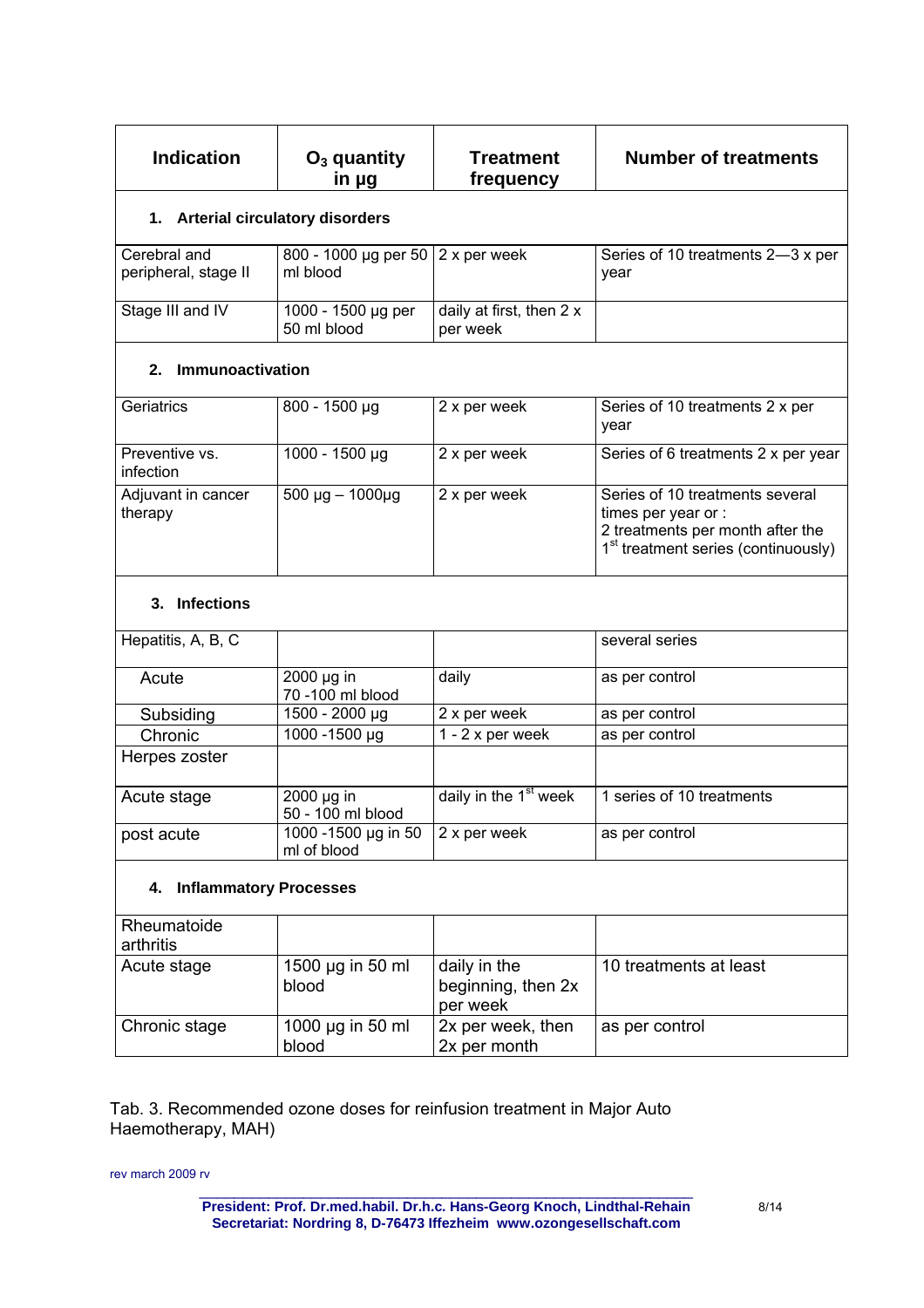## **Rectal Ozone/Oxygen Insufflation**

This is one of the oldest forms of application in ozone therapy. Based on animal investigations and a comprehensive proctological study, rectal insufflation with an  $O_3/O_2$  gas mixture is increasingly being used as a systemic therapeutic form, and is already being viewed as an alternative to MAH (it is the method of choice in paediatrics).

#### **Indications**

Local

- **Ulcerous colitis**
- **Proctitis, stages I and II**
- Anal fistulae and fissures

Systemic

- **Indications cited for MAH**
- $\blacksquare$  Hepatitis B and C
- For immunomodulation (complementary method in oncology)

## **Method**

A rectal insufflation set consists of:

An ozone supply container with lock valve, dosing bag with non-return valve, connecting tube with luer/luer lock or 50 ml silicone-coated disposable syringe and rectal catheter.

### **Dosage**

- Systemic: 10-25 µg ozone/ml oxygen gas mixture, volume 150-300 ml; for children: 10-20 µg/ml, volume 10-30 ml
- Local: in ulcerous colitis, high  $O_3/O_2$  concentrations (60-80-100  $\mu$ g/ml) and small volumes (50 ml) are applied; on cessation of haemorrhage, this is reduced to 30- 20 µg/ml, followed by systemic efficacy: 10-20 µg/ml, 150-300 ml volume.

Rectal ozone application is simple, low-cost and practically free of adverse reactions when dosages are adhered to exactly.

As an adjuvant therapy in proctitis and proctocolitis, rectal insufflation is scientifically founded and to be recommended. Rectal  $O<sub>3</sub>$  insufflation is being increasingly used in paediatrics, sports medicine, geriatrics, and as a complementary method in oncology.

## **Minor Autohaemotherapy with Ozone**

As a non-specific immuno stimulant therapy

#### **Indications**

- Acne vulgaris (common acne)
- **-** Allergies
- As an adiuvant in cancer therapy
- **Immunoactivation**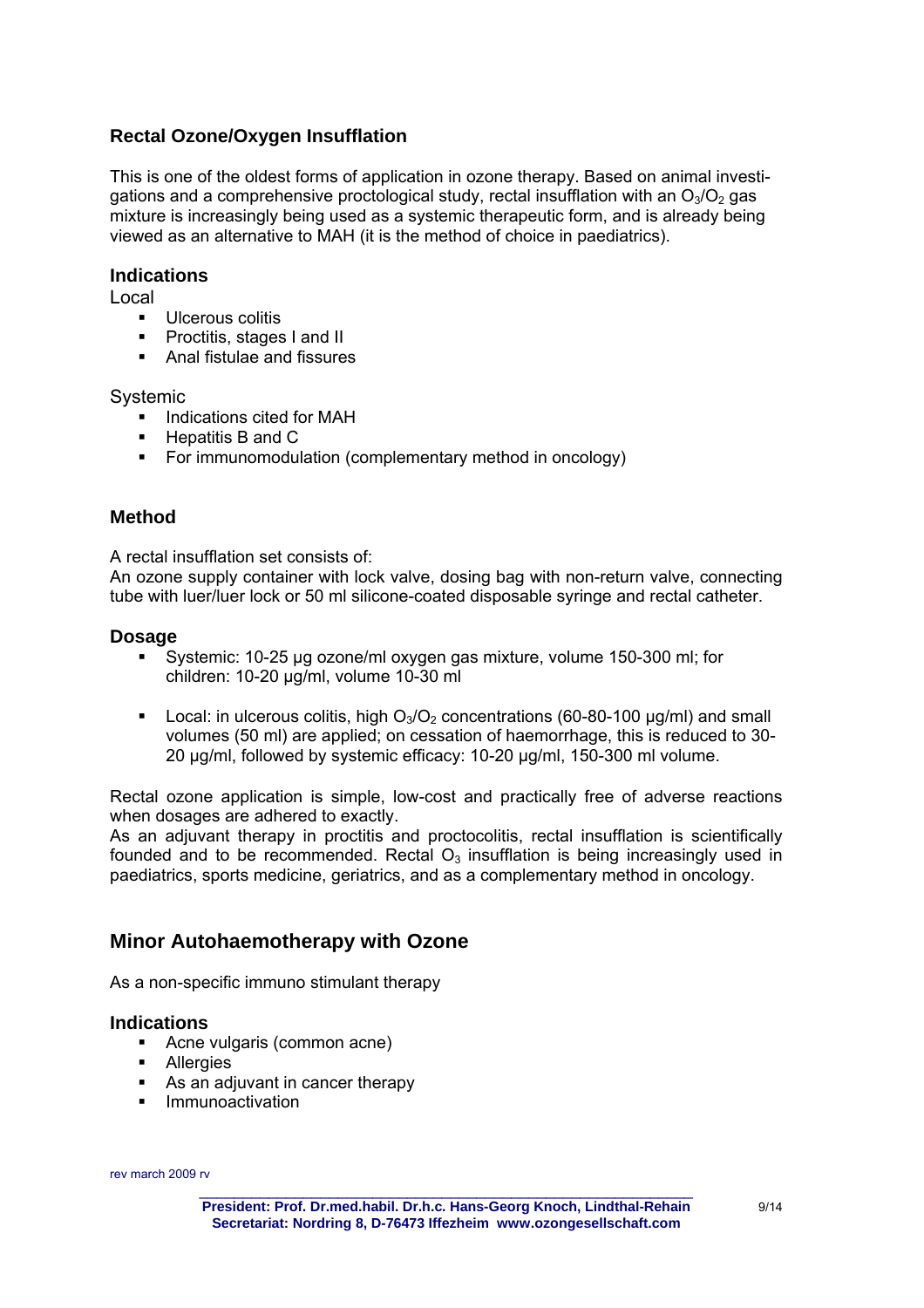In Minor Autohemotherapy, under aspetic conditions, 2-5 ml blood is removed intravenously and drawn into a sterile, pyrogen-free 30 ml disposable syringe (containing already the ozone-oxygen mixture), where it is mixed with 10 ml of an  $O_3/O_2$  gas mixture, strongly shaken and slowly reinjected intramuscularly in the ventrogluteal region. Ozone concentration: 10-20 µg/ml.

(caution: never fill a blood containing syringe at the ozone generator!)

## **Topical Ozone Applications**

In the local application of an  $O_3/O_2$  gas mixture externally to the skin or to wounds, already practiced during the First World War, it was the disinfectant and deodorizing effect of ozone that stood in the foreground. It is now known that, with the topical application of  $O<sub>3</sub>/O<sub>2</sub>$  gas mixtures, from ozonized water or ozone cream (ozonides) and beyond, a wound healing effect is produced which is being made use of to an increasingly successful extent.

#### **Indications**

- **External ulcers (ulcus cruris, decubitus ulcers)**
- **Burns, superinfected**
- Skin lesions (wounds)
- Local infections (smear infections, herpes simplex, herpes zoster, mycosis)
- Eye injuries and infections.

### **Application forms**

- Ozonized water (acute treatment: e.g. injuries, burns, ulcers, as intraoperative rinsing)
- Pressure-free application in ozone-resistant plastic bags, in the form of transcutaneous  $O_3$  rinsing (e.g. ulcus cruris, immune vasculitis)
- Subatmospheric ozone gas application under an ozone-resistant suction cup (e.g. decubitus)
- $\bullet$   $\circ$ <sub>2</sub> gas application in the low-pressure plastic boot ("Rokitansky boot") (e.g. diabetic gangrene)
- Ozone cream (ozonides) for long-term treatment: e.g. lesions, burns.

## **Ozonized Water**

In topical applications, the use of ozonized water is now gaining in importance . Ozone is present in water in molecular form, i.e. as triatomic oxygen, presenting a physical solution. When using bidistilled water (aqua bidestillata) and a high-quality ozone generator, a maximum saturation of approx. 20 µg ozone per ml of water at room temperature can be obtained. It reacts immediately on skin contact, contrary to ozonides, such as e.g. ozone cream, which have a long-term effect.

#### **Indications**

- **Local infections**
- **Ulcus cruris**
- **-** Decubitus ulcers
- **Nycosis, mycotic infections**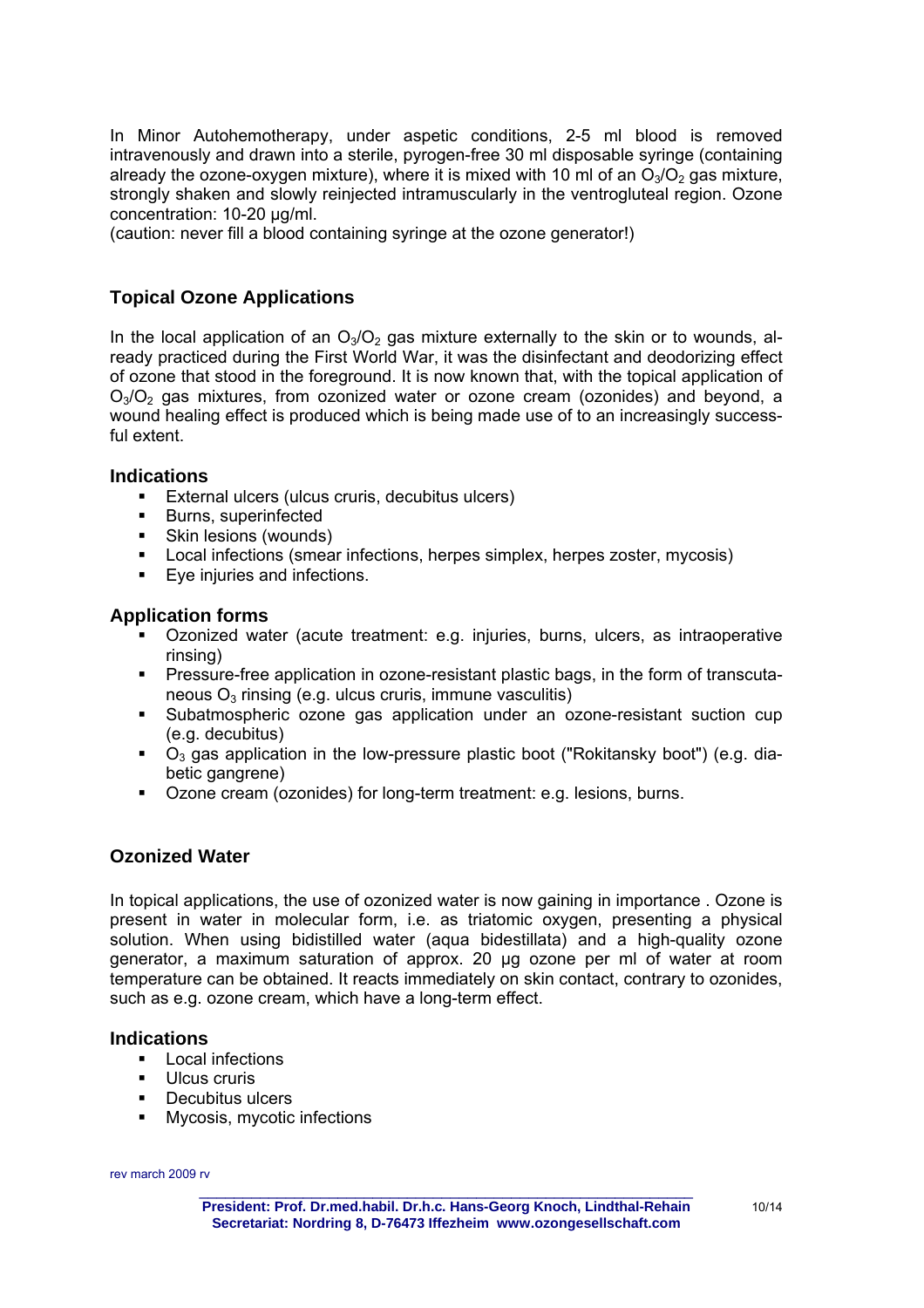- **Herpes simplex and herpes zoster (also including subcutaneous ozone injections** where required)
- Burns, also superinfected burns
- **Intraoperative rinsing**
- **Eye injuries and infections**
- Surgical scars (healing: primary or secondary)
- **•** Oedemas of traumatic or bacterial origin.

#### **Methods and Dosage**

For 5-15 minutes, allow an ozone/oxygen gas mixture at an  $O_3$  concentration > 100 (10 min) or 60-80 µg/ml (15 min) to pass in the form of small bubbles through 1 litre aqua bidestillata with a water column of approx. 40 cm. In bidistilled water, the half life of ozone is approx. 10 hrs at room temperature, the concentration remaining approx. 18-24 µg/ml at 20 °C [68 °F]. In the refrigerator, ozonized bidistilled water can be kept for approx. 5 days. Overdosage is not possible, as the dose is limited by the solubility of ozone in water, approx. 24 µg/ml for aqua bidestillata. Ozonized water is basically applied on account of its pain-relieving, disinfectant and antiinflammatory effects, as well as its tissue-activating properties in acute and chronic injuries with and without infection, which are being applied with increasing success. In the foreground, however, the elimination of perifocal oedema is to be found. But also intraoperatively, as in hand surgery , in dental medicine and particularly in oral surgery ozonized water is being used for rinsing. The healing time for primary scars is shortened and irritation-free. In a number of cases, long-term treatment can be continued using peroxidic oils.

#### **Ozone cream (Ozonides and Peroxides)**

As reaction products of  $O_3$  and unsaturated fatty acids, ozone peroxides and ozonides also stimulate wound healing, which could be demonstrated for burns and mechanical injuries in a study involving animals.

Peroxidic oils are used for the long-term treatment of injuries, burns and local infections such as skin and nail mycosis, as well as in the follow-up treatment of ulcus cruris and decubitus ulcers.

#### **Topical Treatment as Transcutanous Gasbath (bagging)**

The transcutaneous "ozone gas immersion" method is a method of choice in extensive, deep topical infections. Here, after moistening the extremity to be treated or the area over the organ concerned, direct  $O_3$  gas immersion is applied inside a sealed, ozoneresistant plastic bag, or in a slight vacuum using a special, low-pressure "boot" or inside a low-pressure cup.

#### **Indications**

- skin lesions, burns, superinfected wounds (surgical scars), diabetic foot, phlegmons (erysipela)
- **EXEDED FIGHTS 2** Iarge-surface, open and deep chronic ulcers, possibly infected, decubitus ulcers.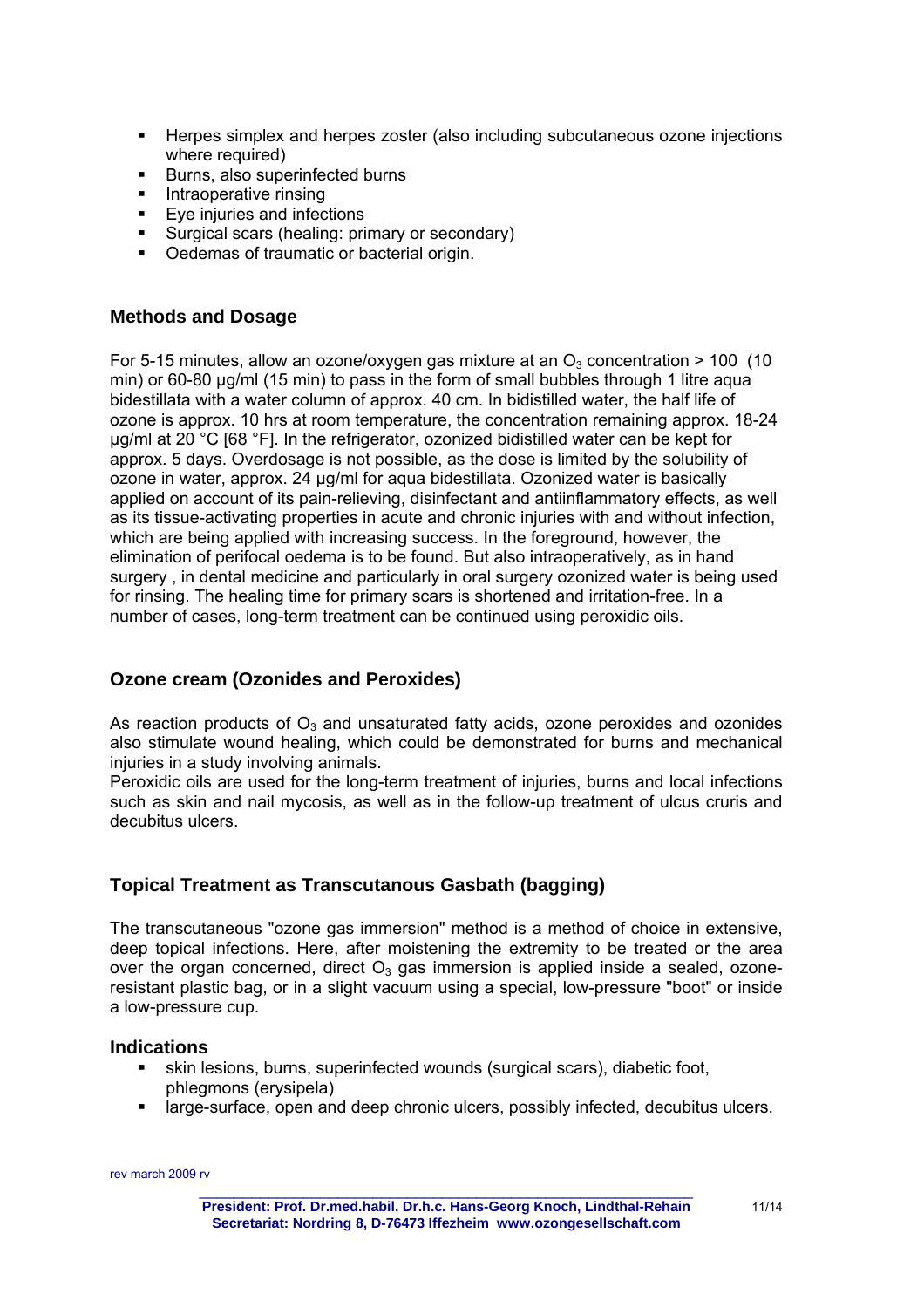In transcutaneous ozone gas immersions or low-pressure applications used in the treatment of infected ulcers, the  $O_3/O_2$  mixture is initially applied at higher concentrations (70-100 µg/ml) after moistening of the area to be treated. Its microbicidal and virusinactivating effect already takes place at lower concentrations (< 40 µg/ml). Once wound healing has actually started, the concentration can again be reduced  $\leq 20 \text{ µq/ml}$ , thus making full use of the metabolically stimulant and immunomodulatory effect of ozone as the healing process continues.

Low-pressure ozone treatment is not a monotherapy, as the other forms of wound treatment (biocompatible dressings, wound cleansing, enzymes where required) must continue in use, according to the condition of the wound and in conformity with current rules. The considerable local hyperaemic effect due to the mildly subatmospheric conditions plus the properties of ozone contribute to the healing process.

## **Intraarticular Ozone Injections**

Intraarticular ozone injections in acute and chronic, painful joint conditions represents a complementary treatment method which provides rapid pain relief, decongestion, subsidence of bruises (haematomas), a reduction in temperature and an improvement in motility. It involves knee and shoulder joints presenting chronic pathological symptoms.

### **Indications**

- Symptoms of the rheumatic and degenerative type, diseases and injuries of the joints (arthrosis, arthropathias)
- active gonarthrosis, acute diseases of the shoulder joints involving partially restricted functional movement (shoulder stiffness)
- chronic shoulder joint conditions with calcification and painfully restricted movements in the final stage.

Intraarticular ozone injection is increasingly being applied with success, particularly in orthopaedic practices, where inflammatory and degenerative diseases of the bones and joints as well as posttraumatic conditions (i.e. following sport injuries) and surgery of the large joints are involved, cases in which additional MAH has a supportive and stabilizing function.

## **Performance**

Prior to ozone application, the standard injection points can be infiltrated with a slowacting local anaesthetic. For intraarticular ozone injections, a volume of approx. 20 ml shoulder and knee, for periarticular and subcutaneous infiltrations a volume of 10 ml is used. In each case, the ozone concentration is 10-15 µg/ml.

Intraarticular injection of an ozone/oxygen gas mixture must be considered as being an invasive intervention in a sterile system (joint), to be carried out under specially strict aseptic precautionary measures (Tab. 4). In addition the ozone unit must be cleaned every day after use as hygiene requires (see manufacturer's instructions), and additionally disinfected by wet wiping with corresponding agents (surface disinfectants) when contamination with blood has occurred. Regular maintenance of the unit must also be counted as hygienic safety. The aseptic steps recommended agree for the most part with those issued by the "German Orthopaedics and Traumatology Association", the Orthopaedic Physicians' Professional Association, and the